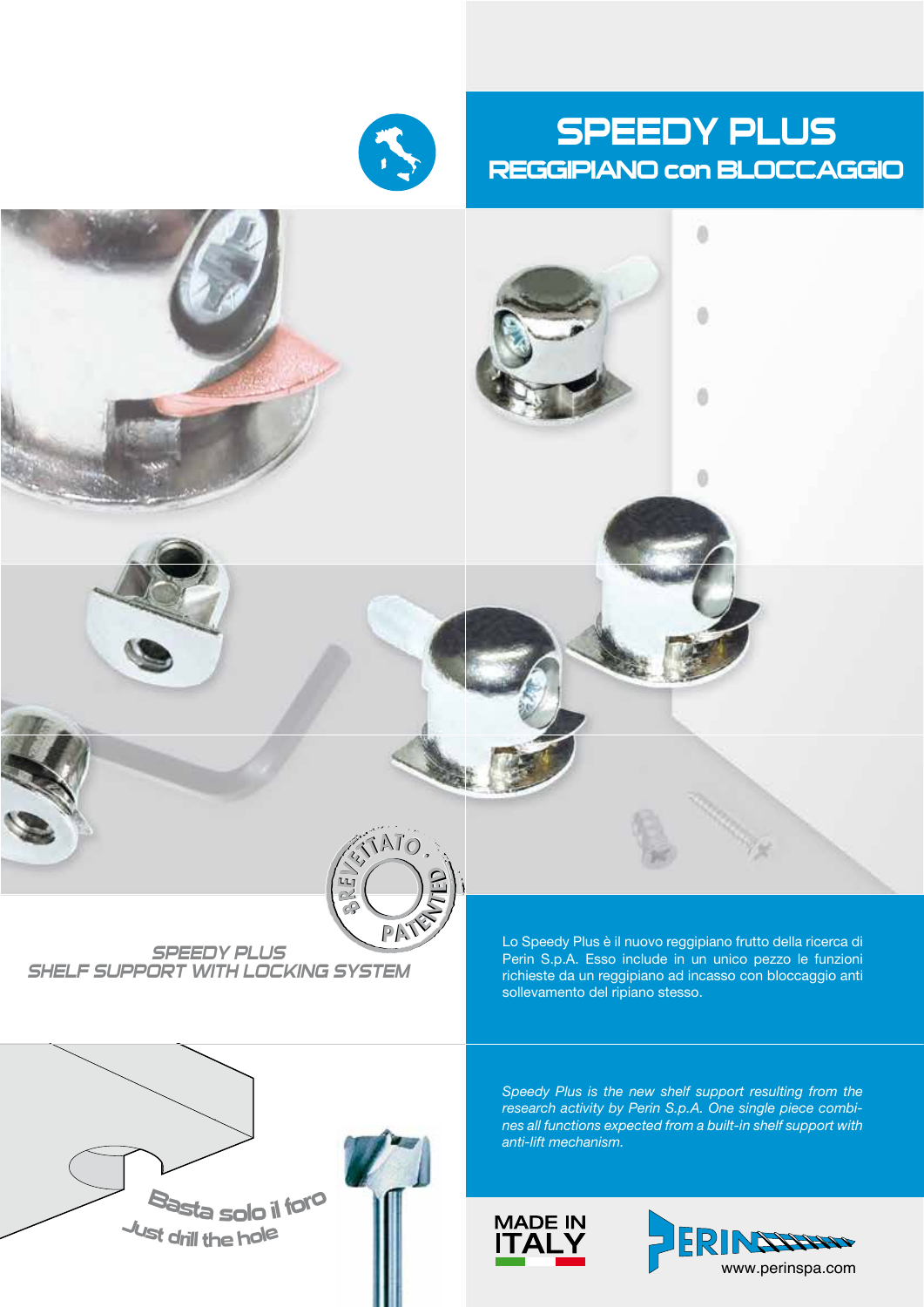# SPEEDY PLUS CON BLOCCAGGIO

*SPEEDY PLUS WITH LOCKING SYSTEM*



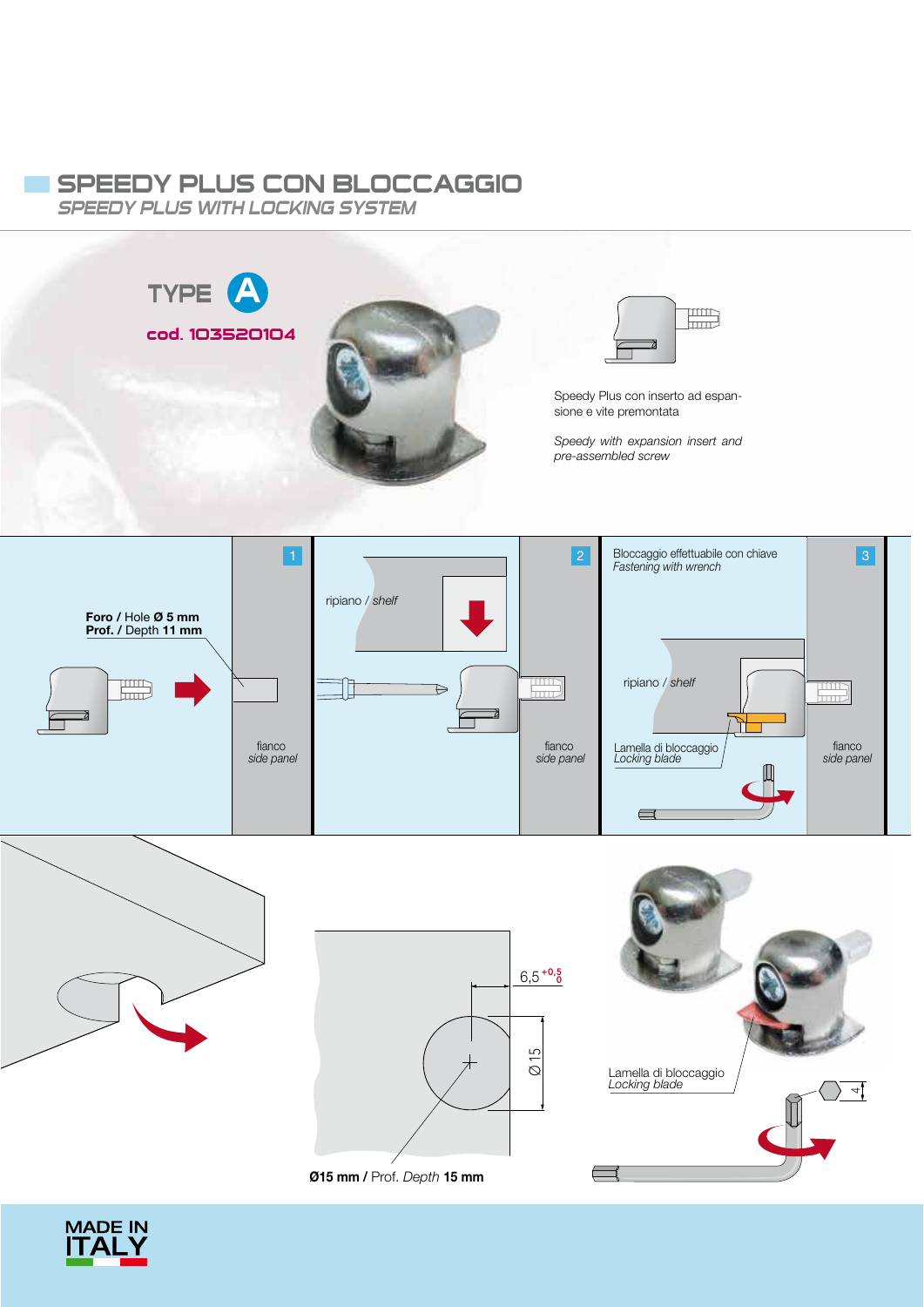